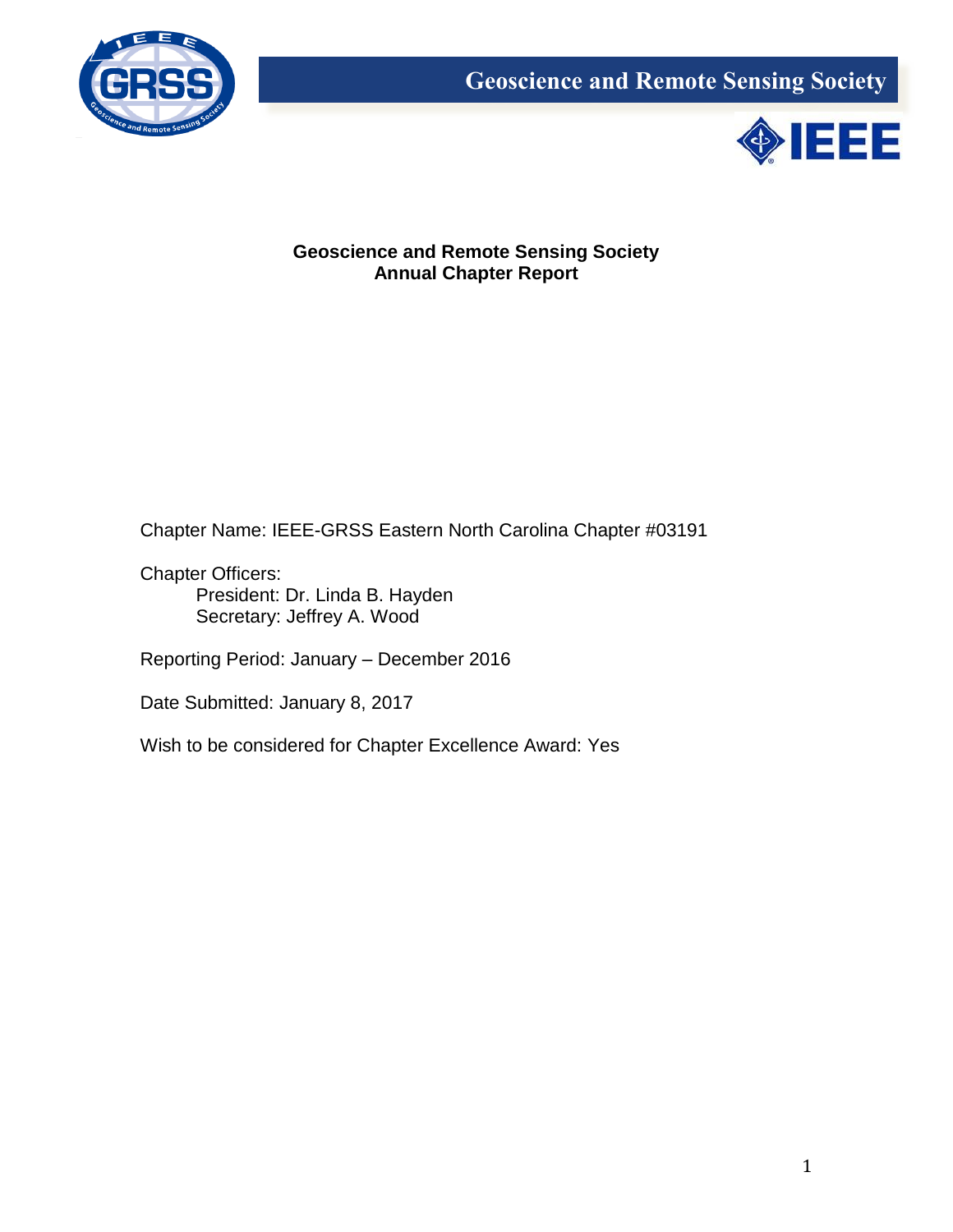# IEEE-GRSS Eastern North Carolina Chapter #03191 2016 Chapter Report

Please provide explanation on activities and accomplishments in each of the following categories. Provide backup documentation to properly justify each entry. To be considered for a Chapter Excellence Award, all categories must be addressed. Each category will receive a score of 1-3 (3 being the highest). The chapter with the highest overall score will win the award.

*1. Technical Seminars Organized: (for each seminar, provide speaker name, affiliation, date of visit, title of talk, number of people in attendance, location, whether the speaker was a GRSS Distinguished Lecturer, etc.)*

| seminar                            | <b>IEEE-GRSS Lecture Series</b>               |
|------------------------------------|-----------------------------------------------|
| speaker name                       | Dr. Robert Y. George and Mr. Andrew Brumfield |
| affiliation                        | ECSU                                          |
| date of visit                      | April 14, 2016, 5:30 pm                       |
| title of talk                      | Coastal Hazards Workshop"                     |
| number of people in attendance     | 28 participants                               |
| location                           | Room 229, Dixon-Patterson Hall, ECSU          |
| <b>GRSS Distinguished Lecturer</b> | No                                            |

The distinguished lecture speaker, Dr. Robert Y. George, presented the importance and urgency to increase the awareness for coastal hazards. Dr. George discussed integrating information on coastal hazards and cirrocumuli coastal ecosystems into his research. Other key points from Dr. George's presentation were that the North Carolina coast is very fragile and that ECSU serves as a valuable intellectual reference in addressing environmentally sensitive needs for North Carolina. Andrew Brumfield came forward to present his research on the Sargasso Sea. Mr. Brumfield discussed the oil spill in 2011 and how oil affects the sargassum in the ocean. Mr. Brumfield's research used satellite data utilizing ocean color indexes such as the floating algae index and Normalized Differential Vegetation Index (NDVI) to detect floating algae in open environments using Moderate Resolution Imaging Spectroradiometer (MODIS) instruments.

| seminar                            | <b>IEEE-GRSS Lecture Series</b>                                                                                                                                        |
|------------------------------------|------------------------------------------------------------------------------------------------------------------------------------------------------------------------|
| speaker name                       | Mr. Justin Waddell                                                                                                                                                     |
| affiliation                        | <b>Federal Aviation Administration Contractor</b>                                                                                                                      |
| date of visit                      | Tuesday November 29, 2016 5pm                                                                                                                                          |
| title of talk                      | View of the FAA Small Unmanned Aerial Systems (UAS) Rule<br>and related FAA Order Jo 7200.23 on Operation/Coordination of<br>UAS in the National Airspace System (NAS) |
| number of people in attendance     | 25 participants                                                                                                                                                        |
| location                           | Room 229, Dixon-Patterson Hall, ECSU                                                                                                                                   |
| <b>GRSS Distinguished Lecturer</b> | No                                                                                                                                                                     |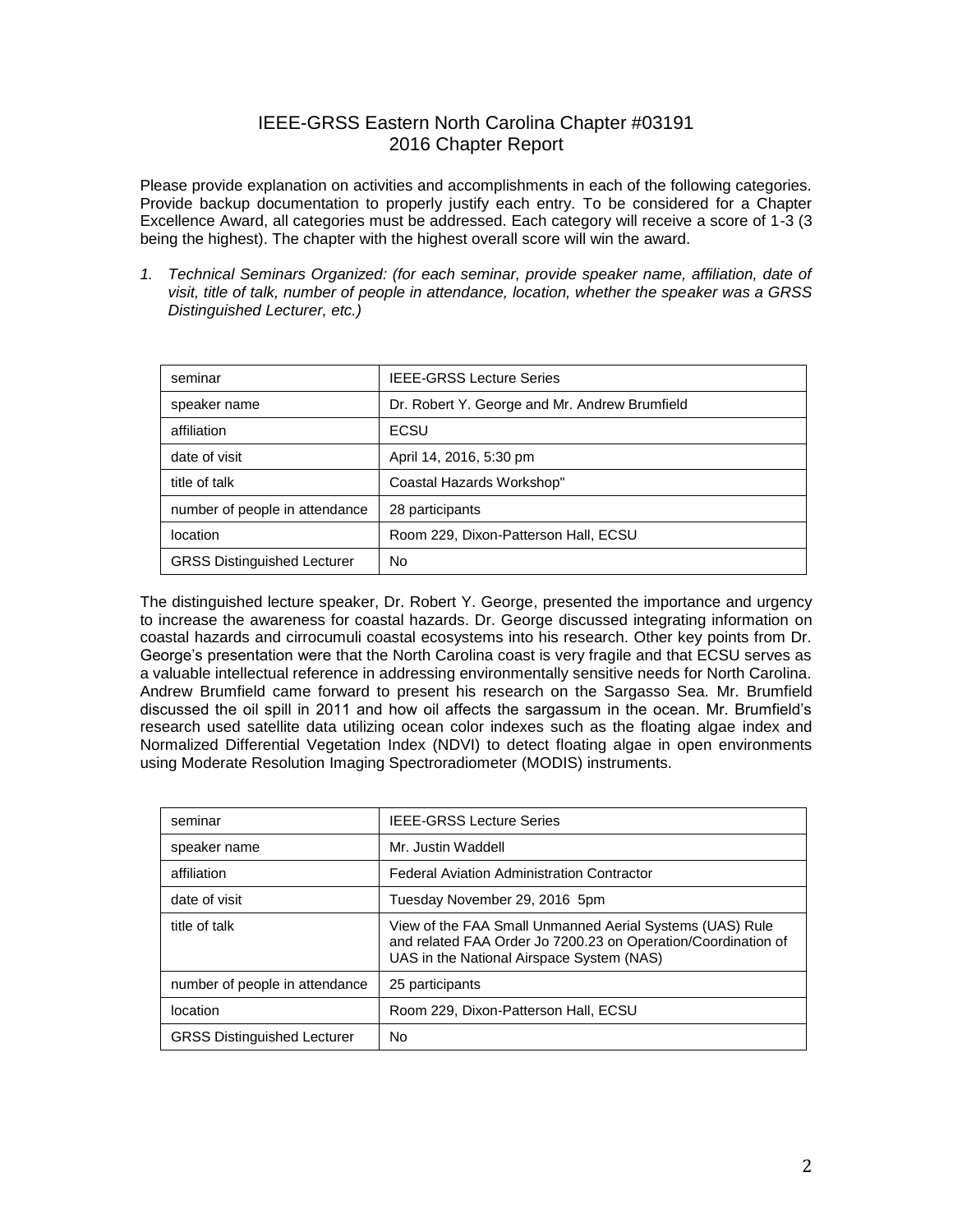A distinguished lecture featuring Mr. Justin Waddell, was held on Tuesday November 29, 2016. The lecture presented a View of the FAA Small Unmanned Aerial Systems (UAS) Rule and related FAA Order Jo 7200.23 on Operation/Coordination of UAS in the National Airspace System (NAS). Highlights are shown below.



*2. Other Technical Activities (technology initiatives, development of focused technical topics, instrumentation, etc.)*

Our focused technical activity is Terascan Remote Sensing Ground Station Operations. In implementing that focus, we conducted several C++/Python and Terascan training events. See #3 elow for discussion of the Terascan training.

### **C++/Python Training**

C++/Python syntax and structure, exception handling, functions, classes and Python's powerful object model. Performing common tasks in Python, including file layout, databases and web development, and some real-world examples of working Python code. Training was conducted on Tuesday and Thursday evenings October 4-13, 2016 and November 1-17, 2016 (2 hours/day)

*3. Education and Outreach (development or sponsorship of short courses, workshops, tutorials, open houses, etc.)*

The chapter organized a week-long training activity focused on operations of the TeraScan Satellite Receiving system. Twelve students participated in the event held December 12-15, 2016. A second training event focused on advanced topics is scheduled for January 3-6, 2017

#### **December TeraScan Training Report**

Monday Presented SeaSpace and Equipment, explained file system

- Intro to TeraScan

Lectured on how the TeraScan hardware works for Geostationary Operational Environmental Satellite systems (GOES) and Polar-orbiting Operational Environmental Satellites (POES) operate, utilizing multispectral sensors aboard the satellites payload. How data is transmitted to the ground stations of ECSU, then processed and stored in the ECSU TeraScan System

Practical intro to system

Informed trainees on how the TeraScan System processes and stores data. What products each system can produce in batch processing and where to find important directories in the system. Each trainee was instructed on how to create & modify scripts in TeraScan's batch process scripts.

Develop file paths

Had the trainees create their own directories for global files and local files. These are locations created in the directories under products where their desired outputs would be housed.

**Create Master Files**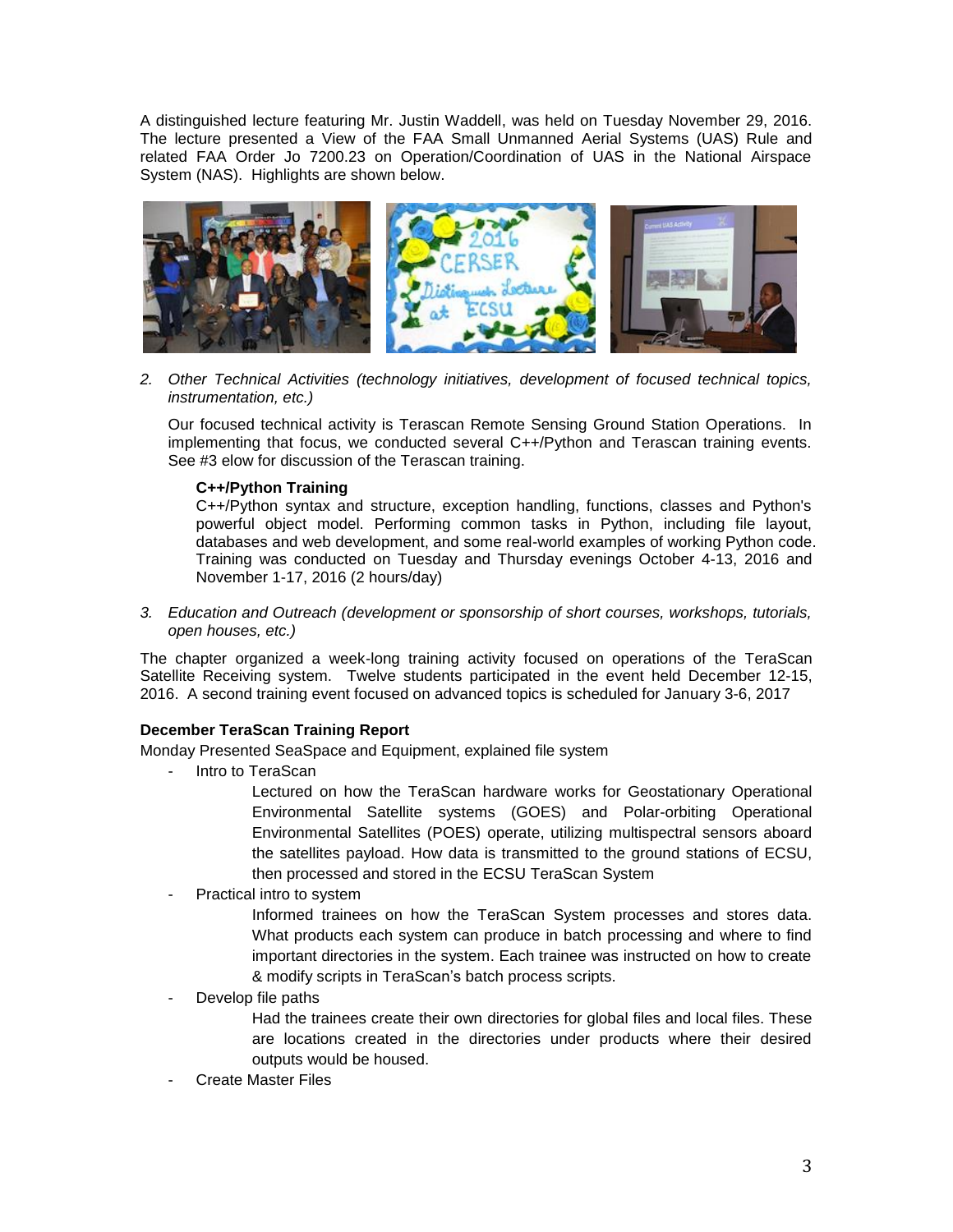Trainees utilized the Graphical user interface "Tmaster" to create master's for both global and local area of interest of a selected area to be used for processing raw data.

#### **Tuesdav**

Produce script file for processing local and global master files

Using each of their unique master files and personal directory location, trainees created a script to process raw data into remapped imagery and sea surface temperature

## **Wednesday**

- Debugging

Finding errors in scripting of the batch processing if images were not produced to their output folder.

Intro to TeraVision

Trainees were given an overview of the TeraVision components of the graphical user interface (GUI), and how to navigate opening files and saving files. How to select overlays, take survey points, change configuration of layers, and how to save images points and overlay configurations Add new data shelf to TeraScan

#### **Thursdav**

- Loading images and data collection
	- Created new data shelfs in TeraVision

Selected points and documented the values in an Excel spread sheet to produce graphical visualization

Modifying Visualization

Trainees were instructed on how to select color pallets to visualize the changes in sea surface values on GOES imagery. As well the method of enhancing the imagery so that differences can be seen clearly.

Trainees animated passes through three days to show as clouds move the sea surface temperature will either stay the same during mid-day hours or change between when the sun is directly radiating on the sea-surface.

#### Friday

**Built In Functions** 

Trainees completed composites of a day's sea surface temperature for averaged values and for maximum values.

Composite images and data

Trainees loaded the images into TeraVision and annotated, enhanced and compared each other's selected values at predetermined points selected on Wednesday.



Highlights from SeaSpace TeraScan training are shown above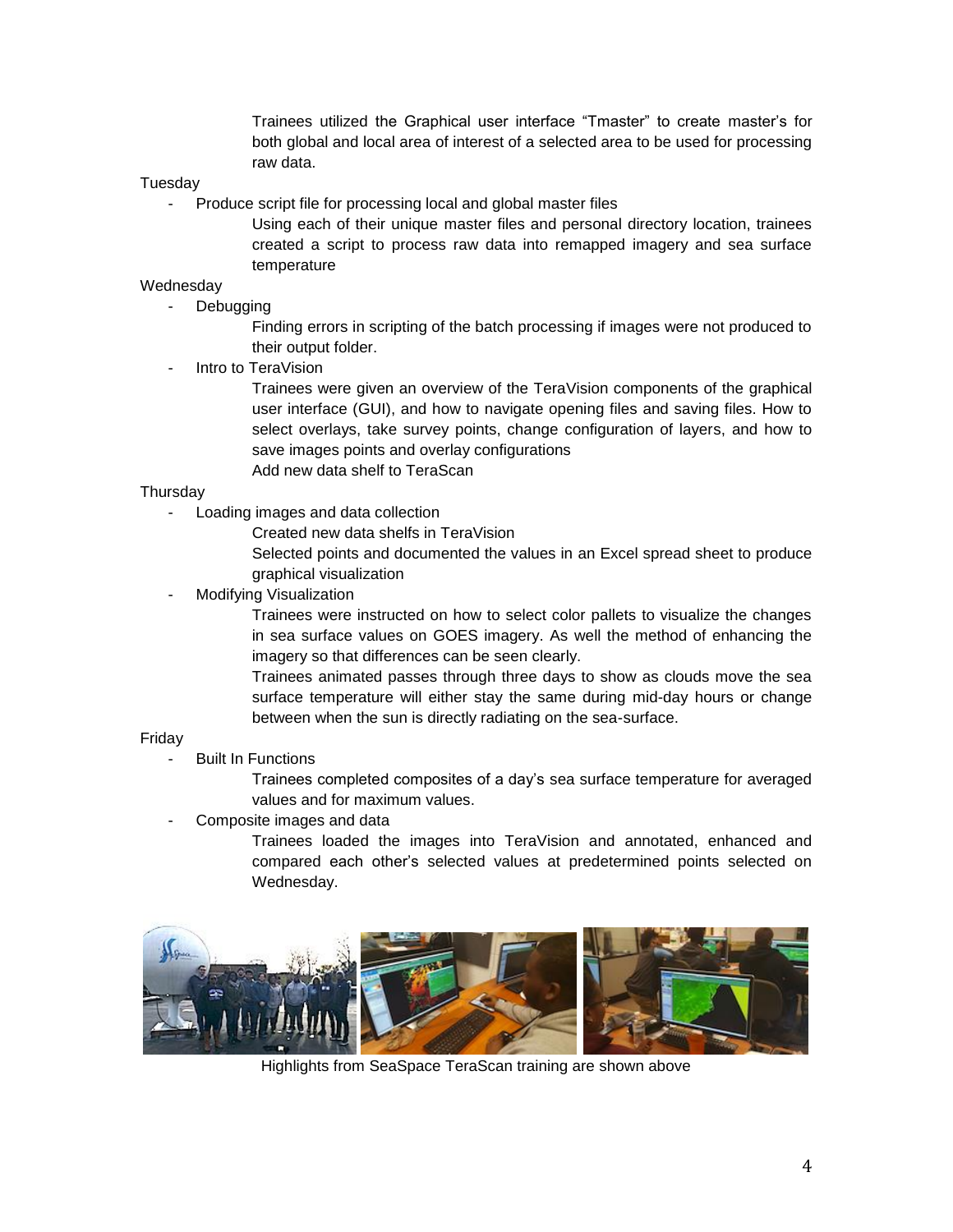The GRSS chapter conducted a workshop on remote sensing during the Celebration of Women in Mathematics (CWM) Oct. 20, 2016. Over three hundred girls and their teachers from 14 middle and high schools participated in the CWM. The hands-on training presented use of visualization software and remote sensing data sets. Highlights are shown below.



*4. Involvement with GRSS (participation in IGARSS and other GRSS-sponsored conferences, number of papers vs. number of membership, sessions organized at such conferences, hosting conferences, etc.)*

| seminar                            | <b>IEEE-GRSS Distinguished Lecture Series</b>                                       |
|------------------------------------|-------------------------------------------------------------------------------------|
| speaker name                       | Dr. Melba Crawford                                                                  |
| affiliation                        | <b>Past President GRSS</b>                                                          |
| date of visit                      | April 8, 2016                                                                       |
| title of talk                      | Hyperspectral Remotely Sensed Data: Opportunities and<br>Challenges                 |
| number of people in attendance     | 60 participants                                                                     |
| location                           | Room 3211 Engineering Bldg-2 Centennial NCSU Campus, 890<br>Oval Drive, Raleigh, NC |
| <b>GRSS Distinguished Lecturer</b> | Yes                                                                                 |

On April 8th, 2016, the North Carolina State University (NCSU) Women in Engineering (WIE) Student Chapter and the Elizabeth City State University (ECSU) IEEE-Geoscience & Remote Sensing Society (IEEE-GRSS) Student Chapter held a joint meeting on the campus of North Carolina State University. The program was part of the Distinguished Lecture Series and featured Dr. Melba Crawford, Associate Dean of Engineering for Research, Purdue University who's presentation was titled: "Hyperspectral Remotely Sensed Data: Opportunities and Challenges." Support for this event was provided by the Professional Activities committee of GRSS and their Distinguished Lecture Program. Over 60 people attended.

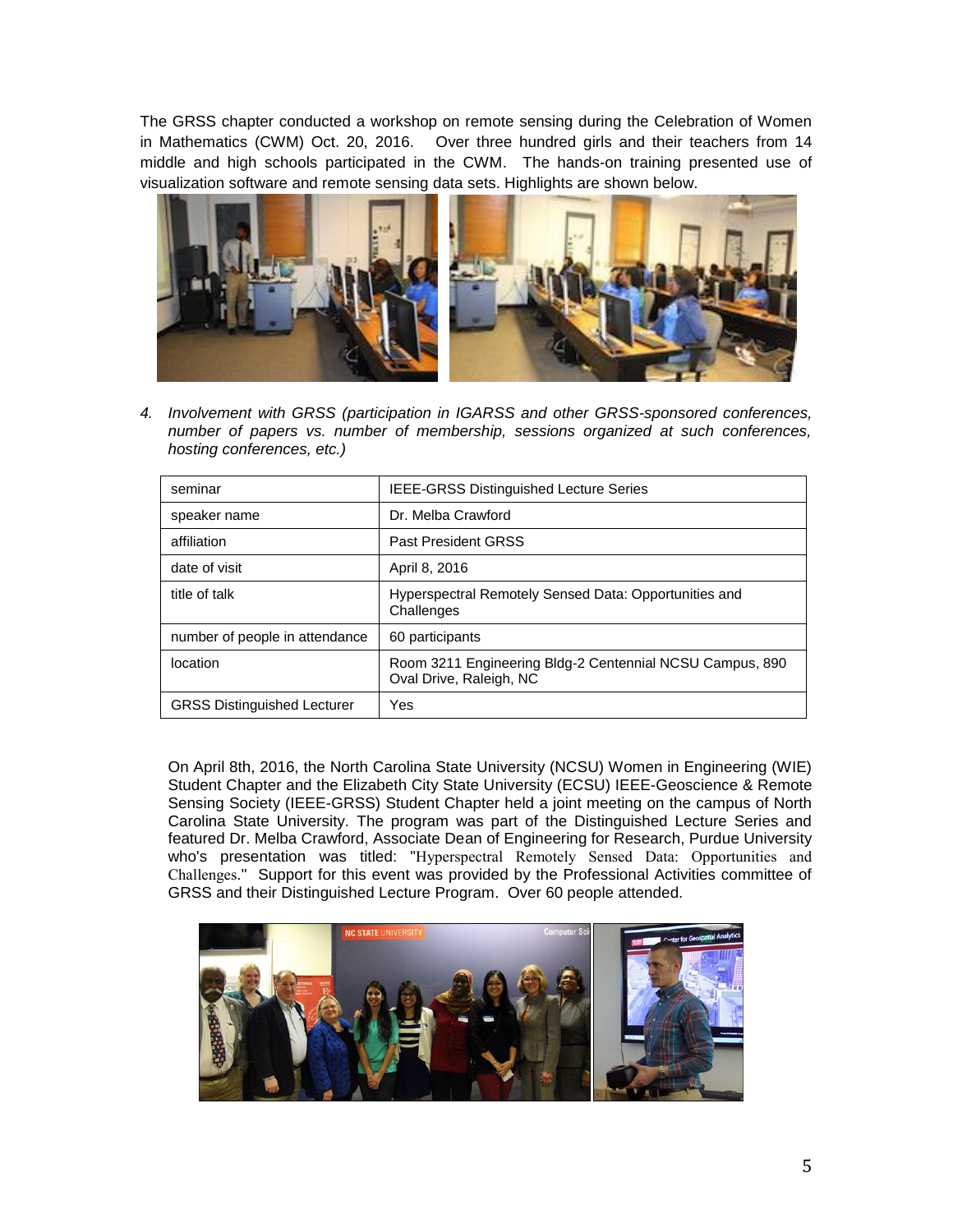

Event Flyer: http://nia.ecsu.edu/ur/1516/160408wie/wie\_IEEE\_Flyer.pdf

Event Schedule: http://nia.ecsu.edu/ur/1516/160408wie/GRSS-WIE\_Schedule\_of\_Events.pdf

Four student members and two faculty members participated in IGARSS 2016 in Beijing China July 10-15th. Three papers were presented. Participants attended the Technical committee and Chapters Dinner.

Ryan Lawrence: Automatic Chamber Measurements of Net Ecosystem (CO2) Exchange at a Subarctic Mire in Northern Sweden

Kamberlin King: Validation of the Antarctic Snow Accumulation and Ice Discharge Basal Stress Boundary of the Southeastern Region of the Ross Ice Shelf, Antarctica

Cornelius Holness: Remote Sensing Archeological Sites through Unmanned Aerial Vehicle (UAV) Imaging

*5. Membership Diversity (involvement of under-represented groups including women, and activities to promote and increase engagement of underrepresented groups)*

Seventy (70%) of the membership is African American. The chapter is housed on the campus of a Historically Black College/University.

*6. Web Presence (web site development and evidence that it is widely used, especially to enhance the above activities)*

The chapter has maintained a website since its beginning. The website is used by members to access event highlights, upcoming events and minutes from its chapter meetings. The site is: http://nia.ecsu.edu/ieee/

*7. The Chapter wishes to be considered for the Chapter Excellence Award based on the information included in this report and in the chart below.*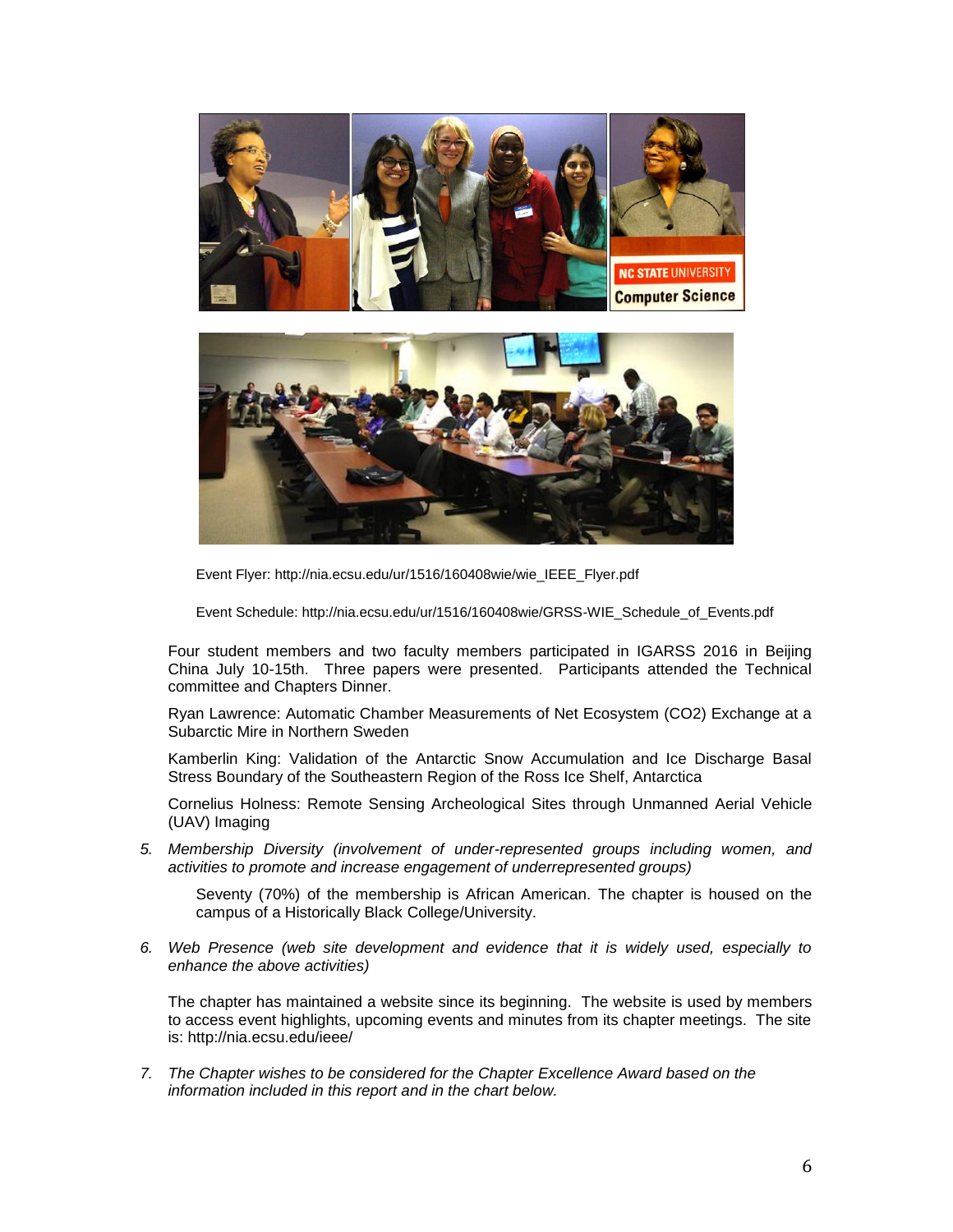| <b>Award Criteria</b>                | <b>Rational</b>                                                                                                                                                                                                                                                                                                                                                                                                                            |
|--------------------------------------|--------------------------------------------------------------------------------------------------------------------------------------------------------------------------------------------------------------------------------------------------------------------------------------------------------------------------------------------------------------------------------------------------------------------------------------------|
| Technical<br>Seminars<br>Organized   | Joint meeting with NCSU WIE Society featuring Dr. Melba Crawford supported by<br>the GRSS Distinguished Lecture Program.                                                                                                                                                                                                                                                                                                                   |
|                                      | Other Lectures featuring Dr. Robert George and Mr. Justin Waddell<br>(See #1)                                                                                                                                                                                                                                                                                                                                                              |
| Other Technical<br><b>Activities</b> | Python and TeraScan Ground Receiving Station Operation training. See #3<br>above.                                                                                                                                                                                                                                                                                                                                                          |
| Education and<br>Outreach            | Remote Sensing workshops conducted during the annual Celebration of Women in<br>Mathematics involving 400 girls and their teachers. Fourteen middle and high<br>schools participated. See<br>http://nia.ecsu.edu/nrts/2016events/161020cwm/2016_CWM_Schedule.pdf                                                                                                                                                                           |
| Professional<br>Development          | Chapter hosted professional development seminars for students and faculty<br>related to summer opportunities. Seminar was held at Port Discover's Science<br>Café by Chapter members related to "bronze-age signatures" that place the<br>catastrophic event at the time period when biblical patriarch Abraham lived. See<br>http://nia.ecsu.edu/ur/1516/2016lecompte_swindell/ for more information.                                     |
|                                      | The Annual AISES National Conference was a three-day event focusing on<br>educational, professional and workforce development held in Minneapolis, Mn,<br>November 10-12, 2016. Joel Gonzales-Santiago presented his research from his<br>2016 work with the Juneau Icefield Research Program titled "Temporal Changes of<br>Surface Elevation and Velocity of Taku Glacier, Juneau Icefield."<br>http://nia.ecsu.edu/ur/1617/161110aises/ |
| Involvement with<br>GRSS             | Four student members and two faculty members participated in IGARSS 2016 in<br>Beijing China July 10-15th. Three papers were presented. Participants attended<br>the Technical committee and Chapters Dinner. The chapter has previously made<br>presentations during the chapter dinner three times.<br>http://nia.ecsu.edu/ur/2016/igarss16/op-participants.html                                                                         |
| Membership<br>Development            | Two new GRSS members were recruited including Dr. Jasper Lewis who also<br>served as a session chair during IGARSS 2016. TU1.L11<br>Clouds and Precipitation: TRMM/GPM.<br>http://nia.ecsu.edu/ur/2016/igarss16/chairs.html<br>The other new member recruited was Dr. Johnny Houston                                                                                                                                                       |
| Fundraising                          | The chapter received a grant from GRSS Professional Activities to support the<br>Joint WIE-GRSS meeting. The chapter was included in a proposal to NASA to<br>support remote sensing outreach and education activities. The NASA MUREP<br>NNX16AC89A proposal was funded for 2-years. See http://nia.ecsu.edu/pimers/                                                                                                                      |
| Membership<br>Diversity              | Seventy (70%) of the membership is African American                                                                                                                                                                                                                                                                                                                                                                                        |
| Web presence                         | Chapter website contains photos and highlights from chapter activities and minutes<br>from meetings. See http://nia.ecsu.edu/ieee/                                                                                                                                                                                                                                                                                                         |

**\*\*\* Exceptional Research Results produced by Chapter members was published as Temporal Reduction and Loss of an Ice Shelf in Pine Island Bay, Antarctica: 1972 – 2003 IEEE-GRSS Journal of Selected Topics in Applied Earth Observations and Remote Sensing (GRSS-JSTARS) GRSL-00258- 2012, IEEE- JSTARS-2012-00405.R1.** 

Student and faculty members of our chapter conducted a research project to